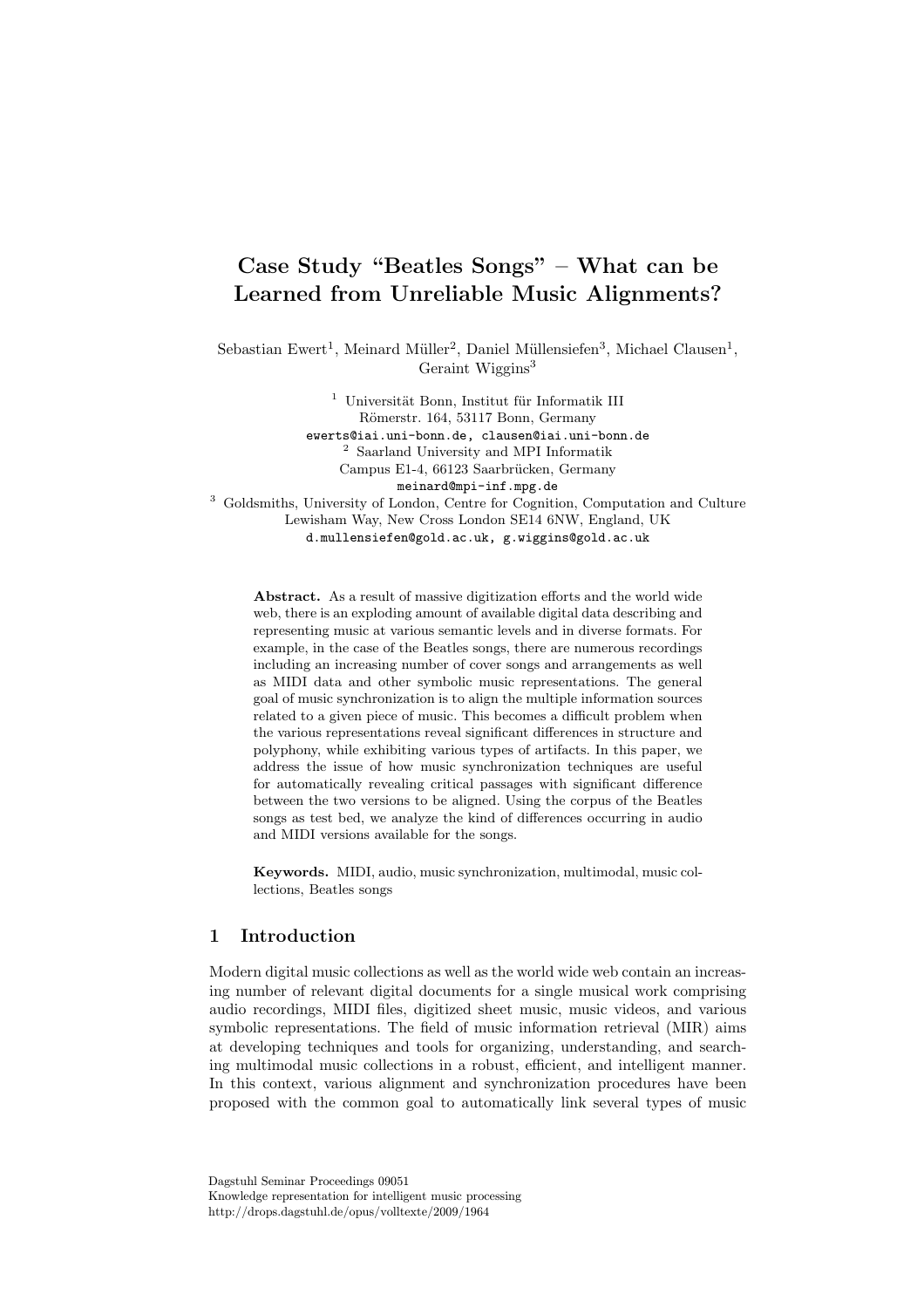representations, thus coordinating the multiple information sources related to a given musical work [\[1](#page-12-0)[,2](#page-12-1)[,3](#page-13-0)[,4,](#page-13-1)[5](#page-13-2)[,6](#page-13-3)[,7](#page-13-4)[,8,](#page-13-5)[9](#page-13-6)[,10\]](#page-13-7).

In general terms, music synchronization denotes a procedure which, for a given position in one representation of a piece of music, determines the corre-sponding position within another representation [\[1](#page-12-0)[,5\]](#page-13-2). Even though recent synchronization algorithms can handle significant variations in tempo, dynamics, and instrumentation, most of them rely on the assumption that the two versions to be aligned correspond to each other with respect to their overall global temporal and polyphonic structure. In real-world scenarios, however, this assumption is often violated. For example, for a popular song there often exists various structurally different album, radio, or extended versions. Live or cover versions may contain improvisations, additional solos, and other deviations from the original song [\[11\]](#page-13-8). Furthermore, poor recording conditions, interfering screams and applause, or distorted instruments may introduce additional serious degradations in the audio recordings. On the other side, MIDI or other symbolic descriptions often convey only a simplistic representation of a musical work, where, e. g., certain voices or drum patterns are missing. Often, symbolic data is also corrupted by transcription errors.

For matching and synchronizing structurally different versions, first strategies based on partial alignment techniques are described in the literature [\[11,](#page-13-8)[12](#page-13-9)[,13\]](#page-13-10). In general, the synchronization of two strongly deviating versions of a piece of music constitutes a hard task with many yet unsolved research problems. The general reason for the complexity of this task may be explained as follows. In the case that one can rely on the assumption of *qlobal* correspondence between the versions to be synchronized, relative criteria are sufficient for establishing an accurate alignment. However, in the case that one may assume only partial correspondence, absolute criteria are needed to first decide of what is considered to be similar before one can compute the actual alignments. Here, without further model assumptions on the type of similarity, the synchronization task becomes infeasible and, in many cases, constitutes an ill-posed problem.

In this paper, we discuss various aspects of partial similarity using the corpus of the Beatles songs as test bed. In our case study, we revert to a collection of MIDI-audio pairs for more than 100 Beatles songs along with other meta data. The idea is to use conventional global and partial MIDI-audio synchronization techniques to temporally align MIDI events with the corresponding audio data. Then, based on an automated validation of the synchronization results, we segment the MIDI and audio representations into passages, which are then further classified as reliable and critical. Here, the reliable MIDI and audio passages have a high probability of being correctly aligned with a counterpart, whereas the critical passages are likely to contain variations and artifacts. In other words, we suggest to use music synchronization techniques as a means to analyze MIDI and audio material in a cross-modal fashion in order to reveal the differences and deviations. Actually, the critical passages often constitute the semantically interesting and surprising parts of a representation. For our Beatles collections, we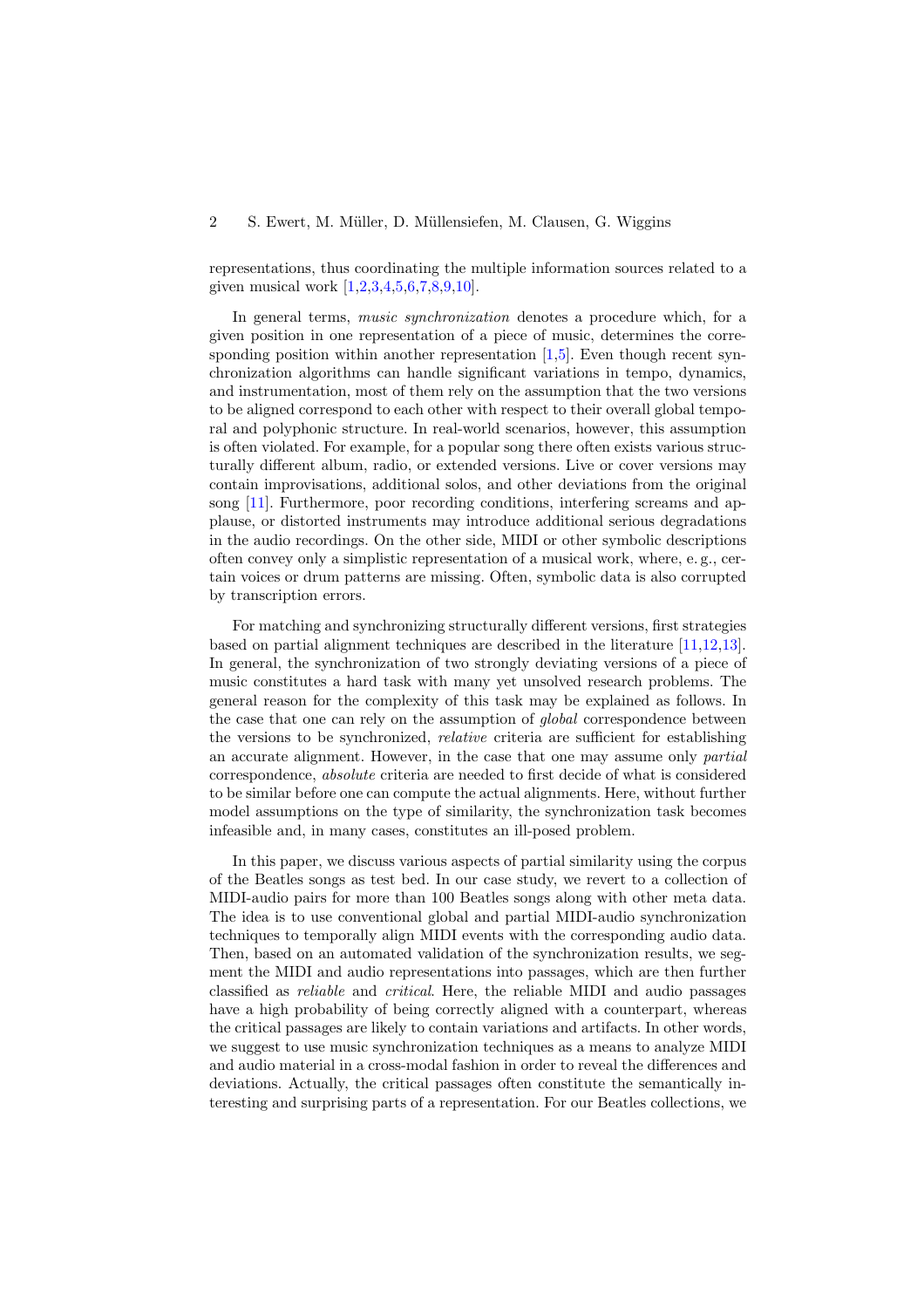then further analyze the critical passages and discuss various types of differences and deviations.

The remainder of this paper is organized as follows. In Sect. [2,](#page-2-0) we give an overview over the underlying Beatles collection. In Sect. [3,](#page-4-0) we summarize the global and partial MIDI-audio synchronization techniques and describe how critical passages with significant difference in the audio and MIDI versions are revealed by deviating alignments. Then, in Sect. [4,](#page-8-0) we describe various types of differences within these passages. Conclusions and prospects on future work are given in Sect. [5.](#page-12-2) Further related work is discussed in the respective sections.

## <span id="page-2-0"></span>2 Beatles Collection

#### 2.1 Historical Position of the Beatles

The Beatles have been one of the most successful and probably the most influential bands in the history of popular music. They wrote and recorded during 1962 and 1970 more than 200 songs which span a wide variety of popular styles including rock'n'roll, beat, ballads, rock, and psychodelic. Their impact on contemporary and subsequent popular musicians can hardly be overestimated. The corpus of Beatles songs as a whole is characterized by a great variety not only in terms of style but also regarding instrumentation, song structures, and approaches to recording and sound. While the sound of their early recordings was very much dominated by their provenance as a guitar-centered rock'n'roll and beat band, their later songs incorporated string quartets, symphonic instrumentation, backwards recording, and Indian instruments. Sophisticated polyphonic lead and background singing can also be regarded as one of the Beatles' trademarks. Similar to this increase in instrumental and sound sophistication, the variety and complexity of their song structures greatly augments during their career. Starting mainly from verse-chorus-bridge structures in their early works the Beatles took much more compositional freedom on their later albums including intricate intro and outro passages, long instrumental parts, and irregular repetitions of song sections while always maintaining the gist of the popular song genre. It is not surprising that this wealth of musical ideas and concepts that the Beatles produced over one decade had a great impact on the history of popular music. This impact is evidenced by the vast number of cover versions of Beatles songs that have been recorded. According to the internet database coverinfo.de<sup>[1](#page-2-1)</sup> their most popular songs (e.g. 'Yesterday') have been recorded and published more than 200 times by other artists. Numerous transcriptions of their songs as printed sheet music and as MIDI files are also available.

#### 2.2 The Beatles Song as Testbed for MIR Tasks

Probably due to this impact on Western popular music in general and because of their structural and sound-related diversity, the songs written and recorded by

<span id="page-2-1"></span><sup>&</sup>lt;sup>1</sup> <http://www.coverinfo.de/>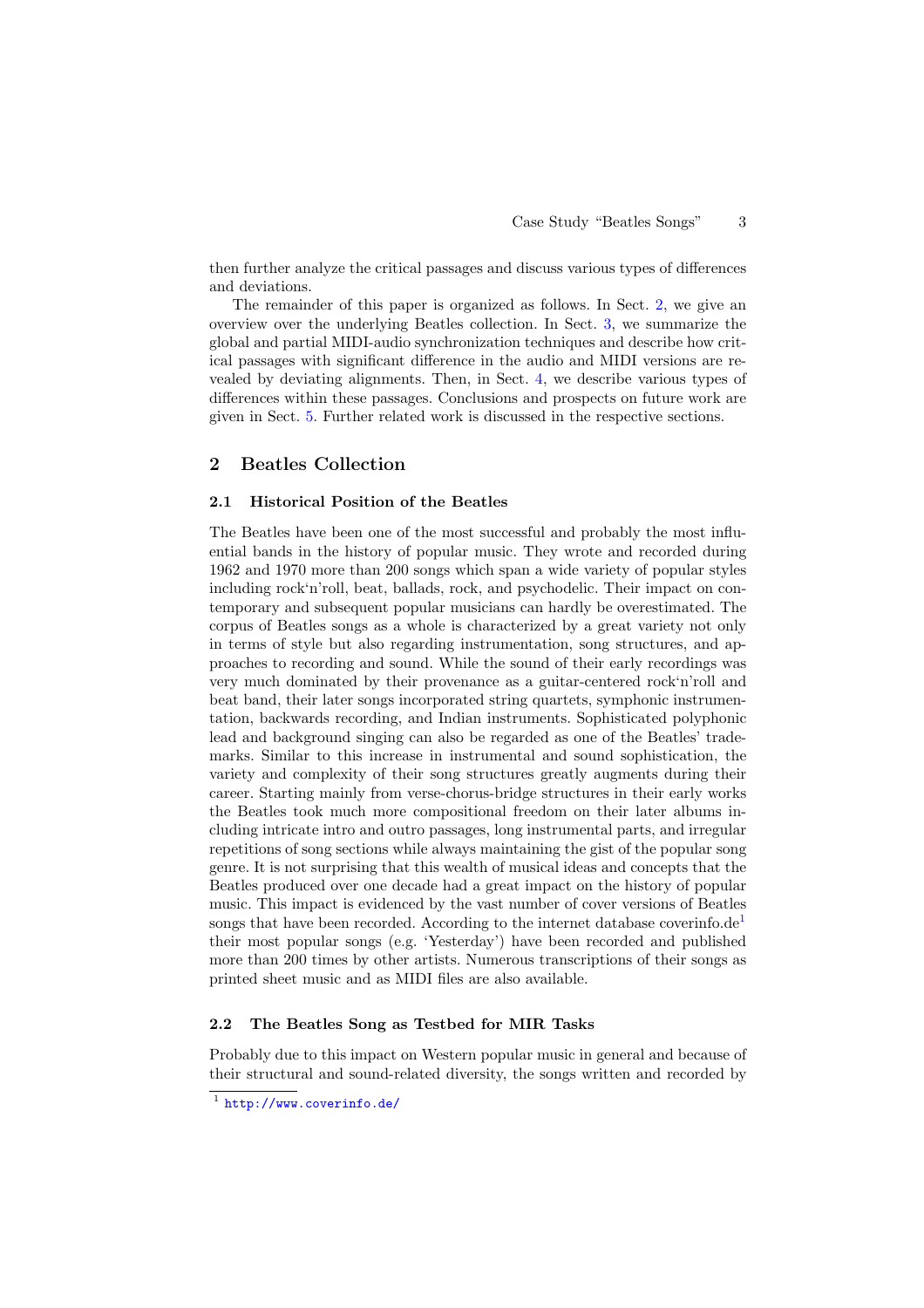#### 4 S. Ewert, M. M¨uller, D. M¨ullensiefen, M. Clausen, G. Wiggins

the Beatles have for a long time been favorite items for cultural, musicological, and music-technology studies. One example is the collection of chord label data for the audio recordings from 12 Beatles albums that was manually generated and compiled by Chris Harte [\[14\]](#page-13-11). This collection serves as publicly available ground truth data for the evaluation of chord labeling algorithms that take audio input. The Harte collection of chord labels was also an initial motivation for this present project. In [\[15\]](#page-13-12), the authors proposed a Bayesian chord induction model that takes symbolic music data as input and annotates the music with chord labels. There are various ways to evaluate a chord labeling algorithm as explained in [\[16\]](#page-13-13). If the ambiguity of the harmonic content of a musical passage is not too high then comparing the algorithmically derived chord labels to a carefully crafted ground truth data set of chord labels of the same song is a good option. But in order to evaluate the symbolic chord labeling model by [\[15\]](#page-13-12) against the ground truth data from the Harte collection that contains chord labels at points in real time in milliseconds, a good alignment has to be achieved that relates the audio recordings that formed the basis of Harte's manual chord annotations to the MIDI file from which the Bayesian model induced. Since the smallest metrical unit of the Bayesian chord model is the beat, the required precision of the MIDI-audio alignment has to be at least the beat (or crotchet) level.

#### <span id="page-3-2"></span>2.3 The Goldsmiths Beatles Corpus

The MIDI files used in this project are part of a larger collection of transcriptions of popular music in MIDI format hosted at Goldsmiths College. This MIDI corpus was acquired in the context of the  $M<sup>4</sup>S$ -project<sup>2</sup>. The corpus consists of $M<sup>4</sup>S$ -project<sup>2</sup>. The corpus consists of $M<sup>4</sup>S$ -project<sup>2</sup>. The corpus consists ofa collection of 14067 transcriptions of pop songs from the 1950s to 2006. These files were produced by professional musicians for a distributing company<sup>[3](#page-3-1)</sup>, which sells its MIDI files to studio musicians, entertainers or karaoke enterprises where the files are used as backing tracks. The MIDI files may be considered accurate transcriptions of the original recordings and contain all the vocal and instrumental voices that are present in the original. In addition, the encoding conventions of the distributor allow to identify automatically the lyrics, main tune (vocal), bass line, drums, and harmony instruments. Apart from these conventions, the files are not otherwise annotated: there is no indication of song sections, harmonic labels, or abstracted representations of rhythmic and harmonic patterns. In short, the raw data of this corpus represent effectively faithful full-score transcriptions of pop songs. A corpus of symbolic music of this size and covering a large representative sample of a musical genre opens interesting perspective for musicological research which are discussed under the term corpus-based musicol*ogy* in [\[17\]](#page-13-14).

For obtaining pairs of MIDI and audio files of the same song, we used an approximate metadata match to relate MIDI files from the Goldsmiths corpus

<sup>2</sup> Modelling Music Memory and the Perception of Melodic Similarity, EPSRC-funded project, <http://www.doc.gold.ac.uk/isms/mmm/>

<span id="page-3-1"></span><span id="page-3-0"></span><sup>3</sup> Geerdes MIDI Music, <http://www.midimusic.de/>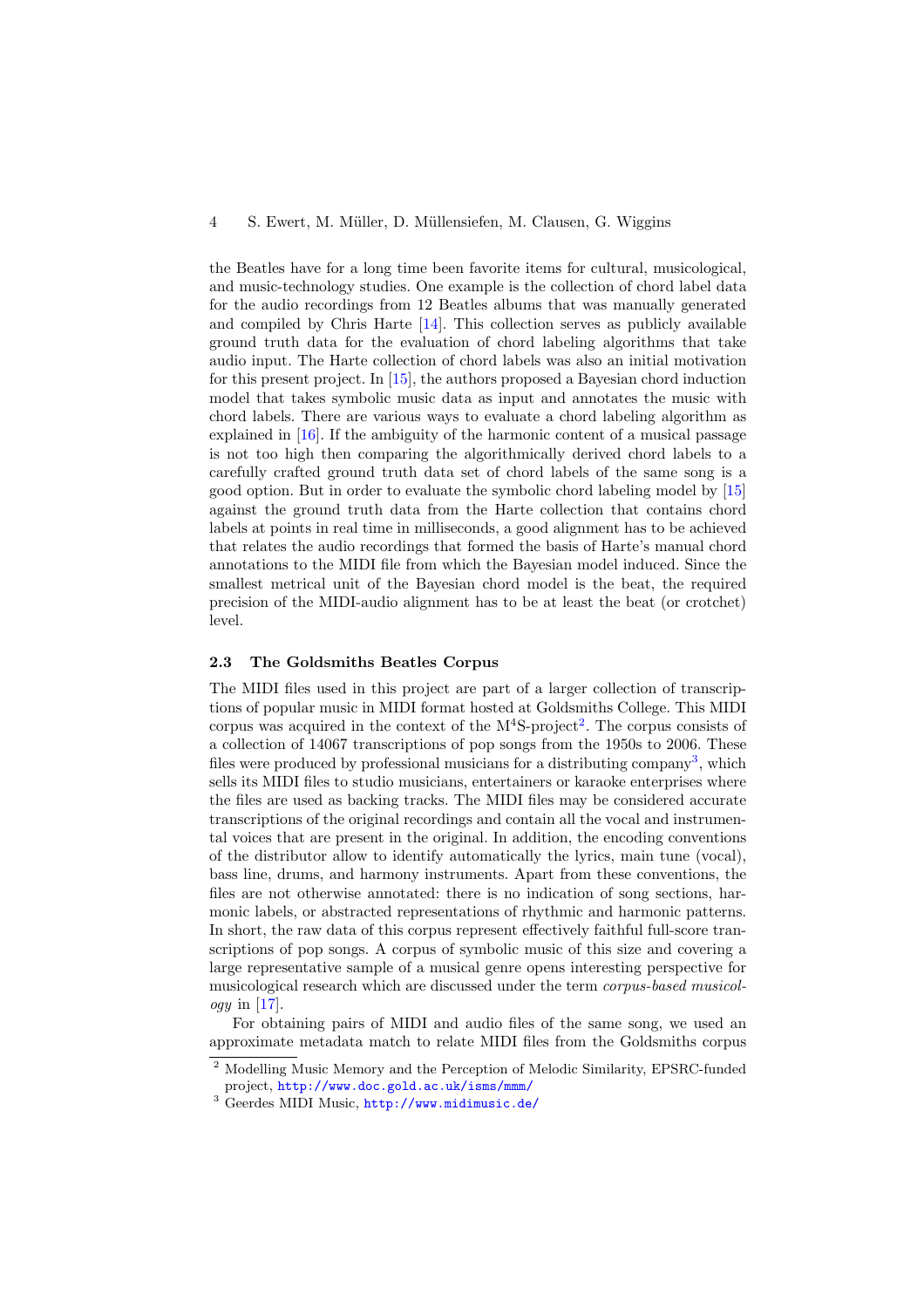to audio files in the Goldsmiths collection of recordings used in the OMRAS2- project<sup>[4](#page-4-1)</sup>. For each MIDI transcription of a Beatles song in the Goldsmiths corpus, we computed the edit distance for song artist and title to all the songs in the OMRAS metadata database and checked all the matching audio files above a certain threshold manually. This resulted in a list of MIDI-audio pairs for more than 100 Beatles songs, which form the basis for the experiments to be described. The full list of songs is given in Table [1](#page-14-0) in the Appendix. Even though the MIDI and audio representations of each pair generally show a high degree of correspondence, there are also a large number of local and even global differences. It is the object of the subsequent sections to reveal and describe some of these differences.

## <span id="page-4-0"></span>3 Music Synchronization

Given a MIDI-audio pair for a song, we now describe a procedure that allows for identifying the reliable and critical passages within the MIDI and the audio representation. Based on chroma-based music features (Sect. [3.1\)](#page-4-2), the idea is to compute MIDI-audio correspondences using two conceptually different methods. On the one hand, we use classical dynamic time warping (DTW) to compute a global alignment path (Sect. [3.2\)](#page-5-0). On the other hand, we use a matching procedure to compute a partial match (Sect. [3.3\)](#page-6-0). Both strategies yield correspondences between the respective MIDI and the audio representation. The reliable passages within the two representations are then derived by essentially intersecting the correspondences encoded by the global alignment path and the ones encoded by the partial match (Sect. [3.4\)](#page-7-0). The remaining passages are referred to as critical passages.

#### <span id="page-4-2"></span>3.1 Chroma Features

For comparing a MIDI file and an audio recording of the same song, we convert both representations into a common mid-level representation. In the following, we revert to chroma-based music features, which have turned out to be a power-ful tool for relating harmony-based music, see [\[18](#page-13-15)[,4](#page-13-1)[,5\]](#page-13-2). Here, the chroma refer to the 12 traditional pitch classes of the equal-tempered scale encoded by the attributes  $C, C^{\sharp}, D, \ldots, B$ . Representing the short-time energy content of the signal in each of the 12 pitch classes, chroma features show a high degree of robustness to variations in timbre and articulation [\[18\]](#page-13-15). Furthermore, normalizing the features makes them invariant to dynamic variations. It is straightforward to transform a MIDI file into a sequence of chroma features. Using the explicit MIDI pitch and timing information one basically identifies pitches that belong to the same chroma class within a sliding window of a fixed size, see [\[4\]](#page-13-1). Various techniques have been proposed for transforming an audio recording into a chroma sequence, either based on short-time Fourier transforms in combination

<span id="page-4-1"></span><sup>4</sup> Online Music Recognition and Searching, <http://www.omras2.com>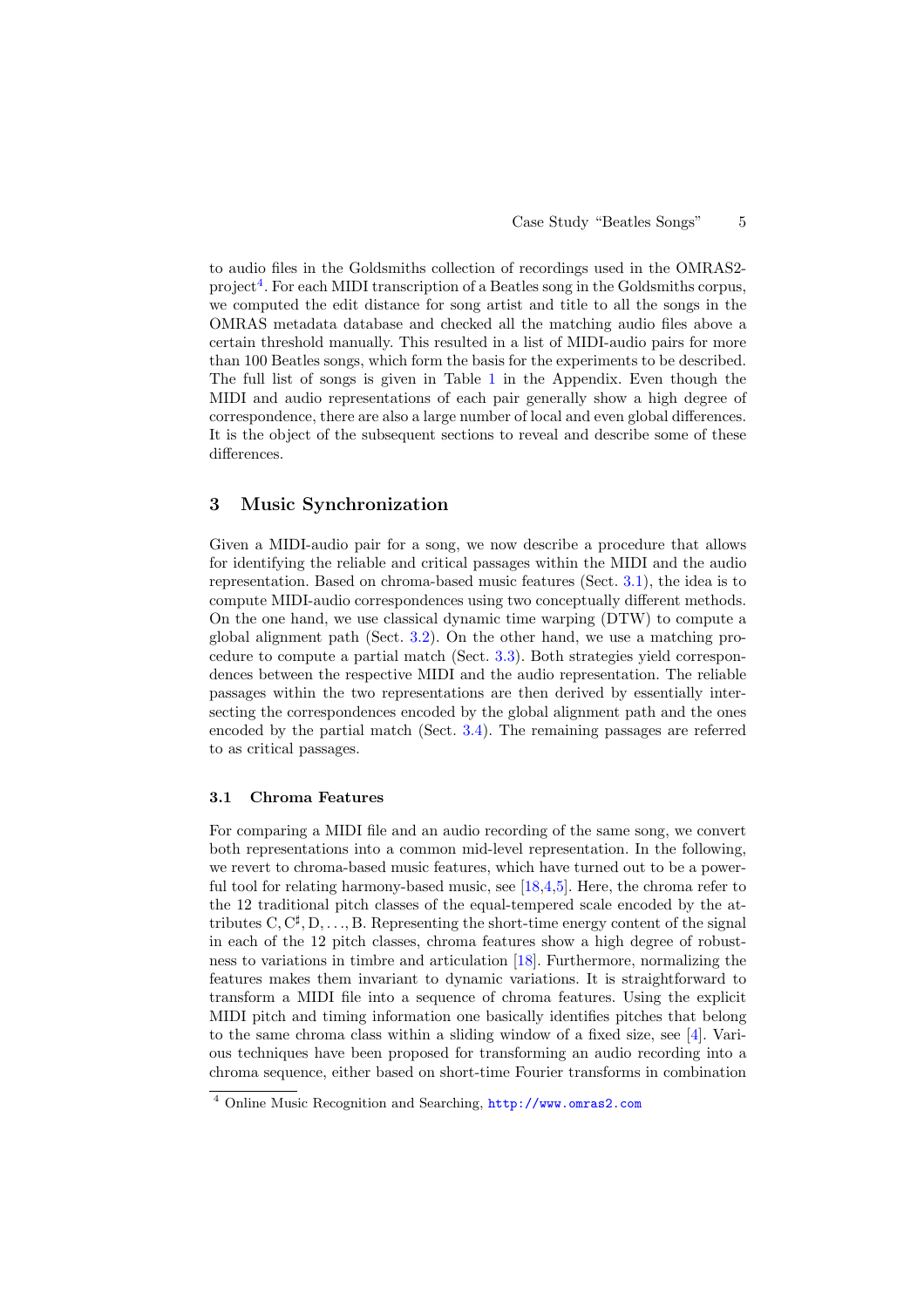



<span id="page-5-1"></span>Fig. 1. Intersection technique for identifying reliable and critical passages within an audio recording (vertical axis) and a MIDI version (horizontal axis) of the song 'She loves you'. (a) Cost matrix. (b) Smoothed cost matrix. (c) Optimal warping path obtained via DTW based on matrix (b). (d) Score matrix. (e) Smoothed score matrix (f) Optimal match obtained via partial matching based on matrix (e). (g) Soft intersection of the warping path and the match.

with binning strategies  $[18]$  or based on suitable multirate filter banks  $[5]$ . For the technical details, we refer to the cited literature.

## <span id="page-5-0"></span>3.2 DTW Procedure

Let  $V := (v^1, v^2, \dots, v^N)$  and  $W := (w^1, w^2, \dots, w^M)$  be two feature sequences with  $v(n)$ ,  $w(m) \in \mathcal{F}$ ,  $n \in [1:N]$ ,  $m \in [1:M]$ , where  $\mathcal F$  denotes a feature space. In the subsequent discussion, we employ normalized 12-dimensional chroma features with a temporal resolution of 2 Hz (2 features per second), thus having  $\mathcal{F} = [0, 1]^{12}$ . Furthermore, let  $c : \mathcal{F} \times \mathcal{F} \to \mathbb{R}$  denote a *local cost measure* on  $\mathcal{F}$ . Here, we use the cosine measure defined by  $c(v_n, w_m) = 1 - \langle v_n, w_m \rangle$  for normalized vectors. By comparing the features of the two sequences in a pairwise fashion, one obtains an  $(N \times M)$ -cost matrix C defined by  $C(n, m) := c(v^n, w^m)$ , see Fig[.1a](#page-5-1). Each tuple  $(n, m)$  is called a *cell* of the matrix.

Dynamic time warping is a standard technique for aligning two given (timedependent) sequences under certain restrictions  $[19,5]$  $[19,5]$ . Given sequences V and W, the alignment is encoded by a *warping path*, which is a sequence  $p =$  $(p_1, \ldots, p_L)$  with  $p_\ell = (n_\ell, m_\ell) \in [1 : N] \times [1 : M]$  for  $\ell \in [1 : L]$  satisfying the following three conditions: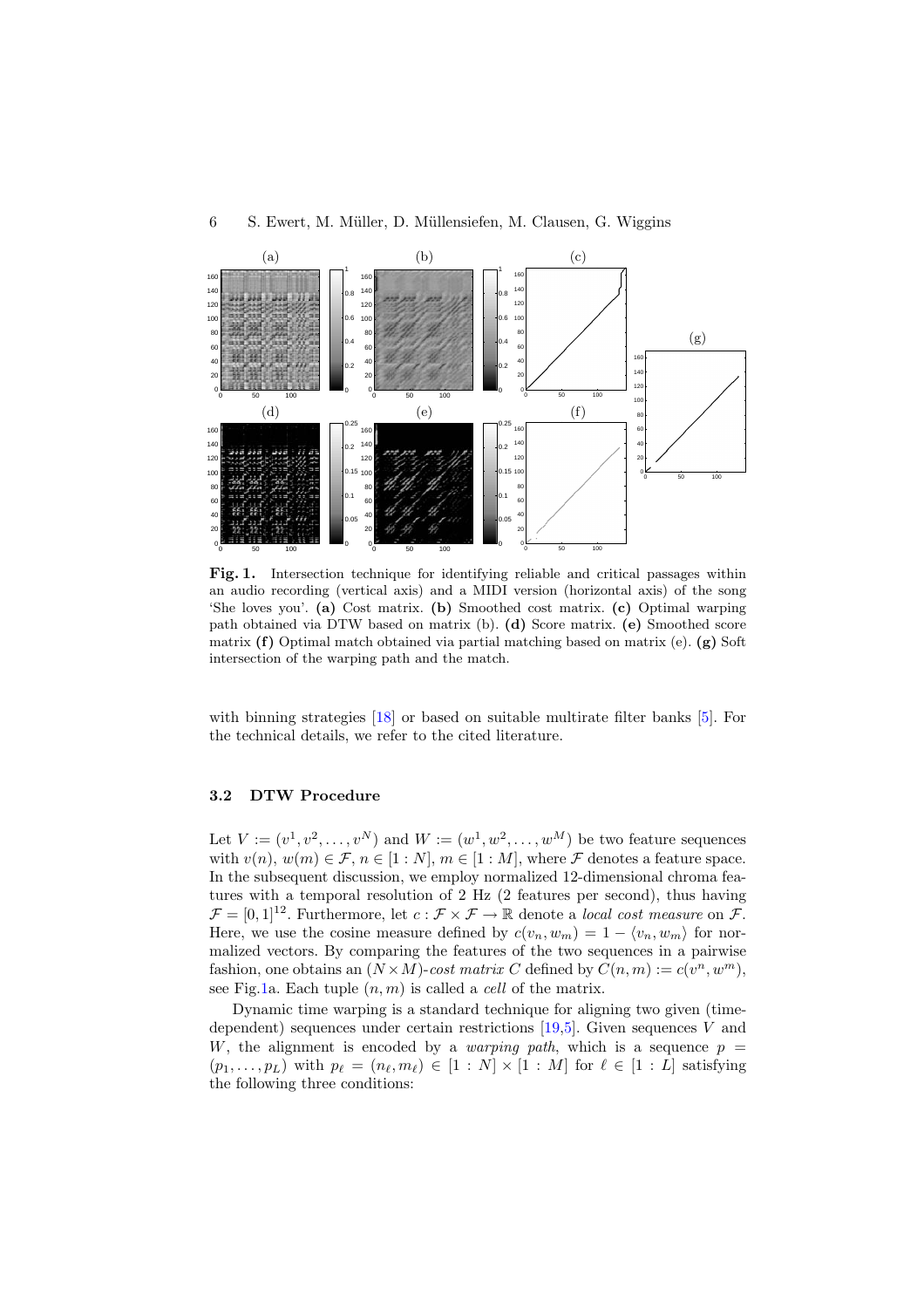**Boundary condition:**  $p_1 = (1, 1)$  and  $p_L = (N, M)$ , Monotonicity condition:  $n_1 \leq n_2 \leq \ldots \leq n_L$  and  $m_1 \leq m_2 \leq \ldots \leq m_L$ , Step size condition:  $p_{\ell+1} - p_{\ell} \in \Sigma$  for  $\ell \in [1:L-1].$ 

Here,  $\Sigma$  denotes a set of admissible step sizes. For example, in classical DTW one uses  $\Sigma = \{(1,0), (0,1), (1,1)\}.$  The cost of a warping path p is defined as  $\sum_{\ell=1}^{L} C(n_{\ell}, m_{\ell})$ . Now, let  $p^*$  denote a warping path having minimal cost among all possible warping paths. Then, the DTW distance  $DTW(V, W)$  between V and W is defined to be the cost of  $p^*$ . It is well-known that  $p^*$  and  $DTW(X, Y)$ can be computed in  $O(NM)$  using dynamic programming. To this end, one recursively computes the accumulated  $(N \times M)$ -cost matrix D by

$$
D(n,m) = \min\{D(n-1,m-1), D(n-1,m), D(n,m-1)\} + C(n,m), \quad (1)
$$

with the starting values  $D(n, 1) = \sum_{k=1}^{n} C(k, 1)$  for  $n \in [1 : N]$  and  $D(1, m) =$  $\sum_{k=1}^{m} C(1, k)$  for  $m \in [1 : M]$ . The optimal cost is then given by  $D(N, M)$ and the cost-minimizing warping path can be constructed by a simple backtrack algorithm. For details, we refer to [\[20,](#page-13-17)[5,](#page-13-2)[19\]](#page-13-16).

To increase the robustness of the overall procedure, we further enhance the path structure of C by using a contextual similarity measure as described in [\[21\]](#page-13-18). The enhancement procedure can be thought of as a multiple filtering of C along various directions given by gradients in a neighborhood of the gradient  $(1, 1)$ . We denote the smoothed cost matrix again by  $C$ , see Fig. [1b](#page-5-1). An optimal warping path with respect to this smoothed cost matrix is shown in Fig. [1c](#page-5-1).

#### <span id="page-6-0"></span>3.3 Partial Matching Procedure

In classical DTW, all elements of one sequence are assigned to elements in the other sequence (while respecting the temporal order). This is problematic when elements in one sequence do not have suitable counterparts in the other sequence. Particularly, in the presence of global structural differences between the two sequences, this typically leads to misguided alignments. For example, in the MIDI-audio pair underlying Fig. [1,](#page-5-1) the audio recording is overlayed and extended by additional applause, which is not present in the MIDI file. The end of the warping path shown in the upper right part of Fig. [1c](#page-5-1) is meaningless from a semantic point of view. To allow for a more flexible alignment, one can employ partial matching strategies as used in biological sequence analysis [\[20\]](#page-13-17). However, the additional degree of flexibility typically comes at the cost of a loss of robustness in the alignment. We now introduce such a partial matching strategy and then indicate in Sect. [3.4](#page-7-0) how it can be combined with the DTW procedure.

Instead of using the concept of a cost matrix with the goal to find a costminimizing alignment, we now use the concept of a *score matrix* with the goal to find a score-maximizing alignment. We start with the smoothed cost matrix C introduced in Sect. [3.2](#page-5-0) and fix a cost threshold  $\tau > 0$ . We define a thresholded cost matrix  $C^{\tau}$  by setting  $C^{\tau}(n,m) := C(n,m)$  in case  $C(n,m) < \tau$  and  $C^{\tau}(n,m) = \tau$  otherwise. Then the  $(N \times M)$ -score matrix S is defined by

$$
S(n,m) = \tau - C^{\tau}(n,m). \tag{2}
$$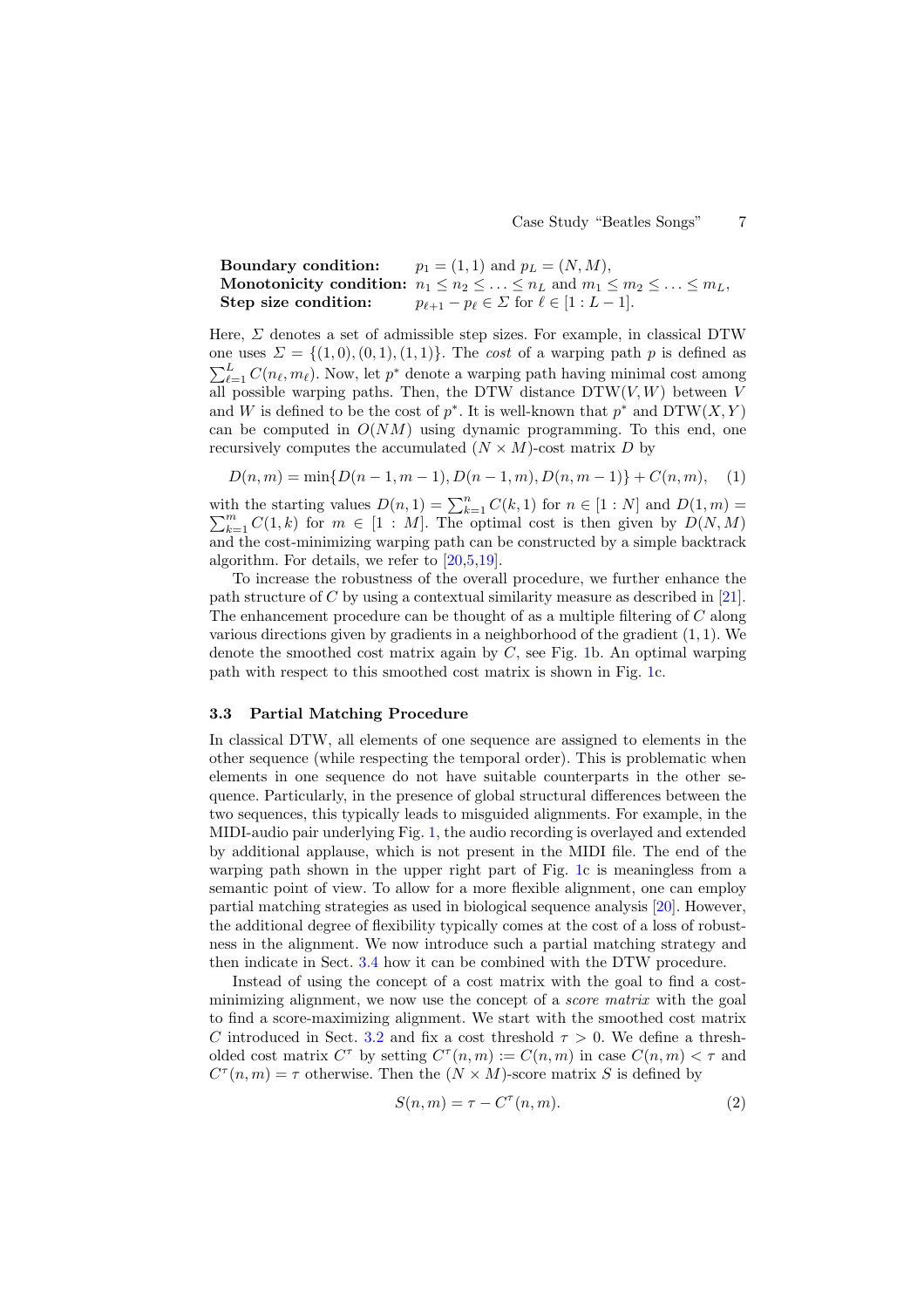In other words, the cells of low cost (close to zero) in  $C$  have a high score in  $S$ (close to  $\tau$ ). Furthermore, all cells having a cost higher than  $\tau$  in C have a score of zero in S. The idea of the thresholding is that in case a part in one music representation does not have a suitable counterpart in the other representation, we prefer to have no score at all rather than having small but meaningless score values, see (d) and (e) of Fig. [1.](#page-5-1)

We now introduce a more flexible notion of alignment that allows for arbitrary step sizes. A match is a sequence  $\mu = (\mu_1, \ldots, \mu_K)$  with  $\mu_k = (n_k, m_k) \in [1 :$  $N \times [1 : M]$  for  $k \in [1 : K]$  satisfying the following condition:

Monotonicity condition:  $n_1 < n_2 < \ldots < n_K$  and  $m_1 < m_2 < \ldots < m_K$ .

Opposed to a warping path, the monotonicity condition is strict, where an element in one sequence is assigned to at most one element in the other sequence. Furthermore there are no boundary or step size conditions imposed on a match. The *score* of a match  $\mu$  with respect to a score matrix S is then defined as  $\sum_{\ell=1}^L S(n_k, m_k)$ .

This time, the objective is to compute an optimal match  $\mu^*$  that maximizes the score over all possible matches with respect to  $S$ . Similarly to DTW, such an optimal match can be computed efficiently using dynamic programming. To this end, one recursively defines the accumulated score matrix  $T$  by

$$
T(n,m) := \max\{T(n,m-1), T(n-1,m), T(n-1,m-1) + S(n,m)\} \tag{3}
$$

with the starting values  $T(n, 1) = S(n, 1)$  for  $n \in [1:N]$  and  $T(1,m) = S(1,m)$ for  $m \in [1 : M]$ . The optimal score is then given by  $T(N, M)$  and the optimal match can be constructed by a simple backtrack algorithm, see [\[20\]](#page-13-17). An optimal match for our running example is shown in Fig. [1f](#page-5-1).

#### <span id="page-7-0"></span>3.4 Reliable and Critical Passages

In general, when the two sequences to be aligned correspond to each other in terms of their global temporal structure and their feature similarity, the DTW procedure yields a robust alignment result. On the other hand, if structural differences are present, the more flexible partial matching procedure may yield more reasonable alignments than DTW. Now, when several strategies with different design goals yield similar alignment results, then the confidence of having good correspondences is high. Based on this simple idea, we present an automatic method towards finding passages in the MIDI and audio representations that can be synchronized in a reliable way. In contrast, this method can be applied for identifying critical passages, where the alignments disagree.

Now, given a MIDI-audio pair for a song, we first compute an optimal warping path as well as an optimal match. Next, the warping path and the match are intersected. To allow for small deviations between the warping path and the match, we admit some tolerance in the intersection. More precisely, a cell of the warping path is kept if and only if there is a cell of the match that lies in a specified neighborhood of the warping path cell. This can be regarded as a soft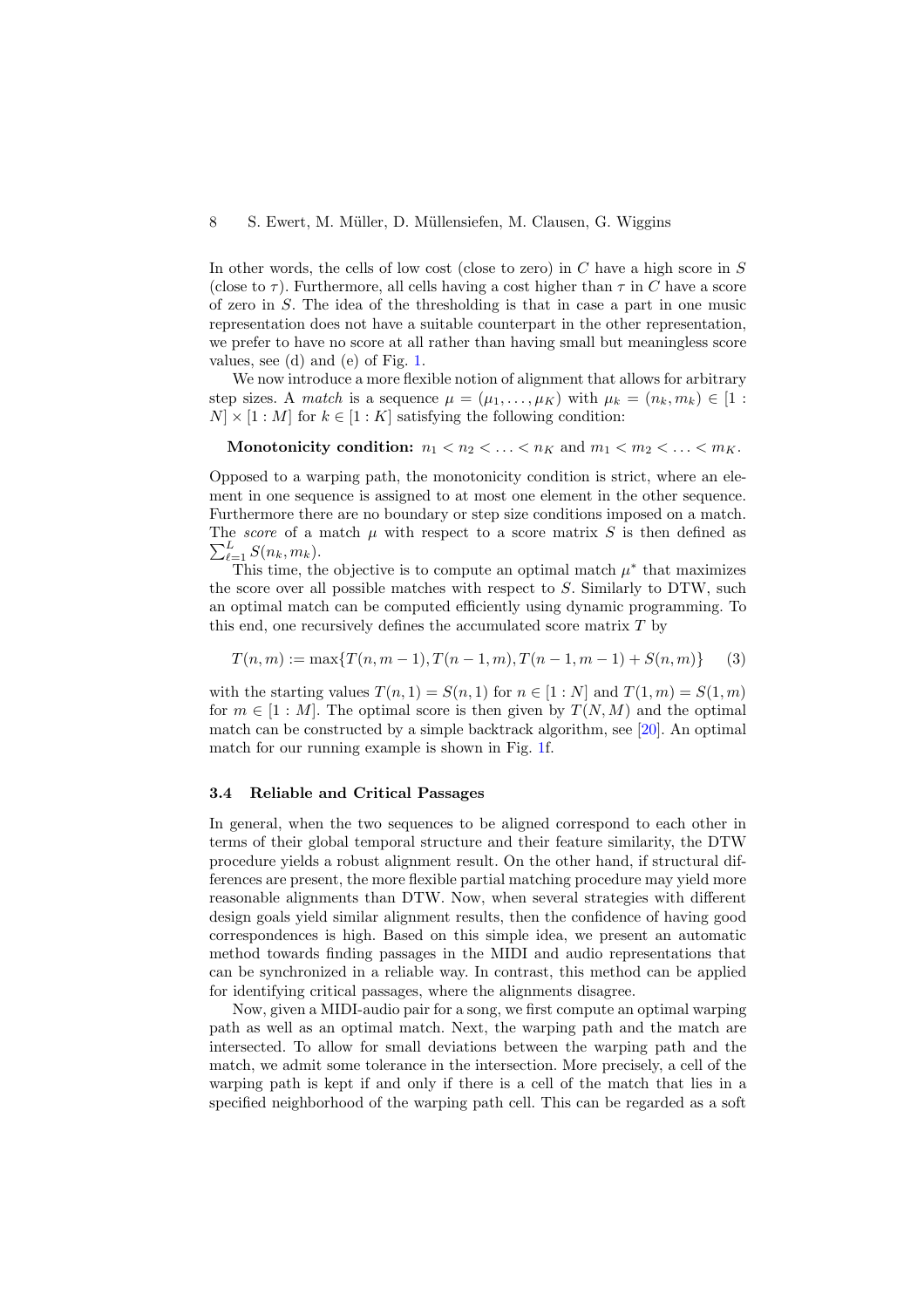intersection, where the warping path plays the role of the reference. Generally, the remaining cells neither form a warping path nor a match, but consists of a number of path fragments. As an example, Fig. [1g](#page-5-1) shows the soft intersection of the warping path shown in Fig. [1c](#page-5-1) and the match shown in Fig. [1f](#page-5-1). In this case, the soft intersection contains a smaller and a larger path fragment. To avoid an over-fragmentation, two path fragments are combined to a larger one if the end of the first path fragment is sufficiently close to the start of the second one. Note that each path fragment describes an alignment between a segment (or passage) in the audio recording and a segment in the MIDI version. Intuitively, the audio (respective MIDI) segment is obtained by projecting the path fragment onto the vertical (respective horizontal) axis. In the following, we use  $A(t, u)$  to refer to the segment starting at  $t$  seconds and ending at  $u$  seconds in the audio recording. Similarly,  $M(t, u)$  refers to a MIDI segment. For example, the large path fragment shown in Fig. [1g](#page-5-1) describes an alignment between A(15, 134) and  $M(14, 130)$ . In the following, each pair consisting of a MIDI and an audio segment aligned by a path fragment is referred to as reliable pair. The resulting MIDI and audio segments are called reliable. Furthermore, the complements of the reliable segments within the MIDI and audio representations are referred to as critical segments. In our example shown in Fig. [1g](#page-5-1), the reliable audio and MIDI segments are  $A(0, 7)$  and  $M(0, 7)$  (first reliable pair) as well as  $A(15, 134)$  and  $M(14, 130)$  (second reliable pair). The critical segments are  $A(7, 15)$ ,  $A(134, 170)$ ,  $M(7, 14)$  and  $M(130, 140)$ . In the following, we use our intersection technique for identifying reliable and critical segments in the MIDI and audio files of the Beatles songs.

#### <span id="page-8-0"></span>4 Classification of Critical and Reliable Passages

Even though recent synchronization procedures can cope with some degree of variations in parameters such as tempo, dynamics, or timbre, most of these procedures rely on the assumption that the two versions to be aligned correspond to each other with respect to their overall global temporal and polyphonic structure. Generally, a violation of this assumption leads to unsatisfying or even useless synchronization results. We now examine which kinds of violations may occur in real-world music data and discuss how these violations may affect the synchronization methods. Based on some songs of the Goldsmiths Beatles corpus (Sect. [2.3\)](#page-3-2), we use the intersection techniques described in Sect. [3](#page-4-0) to identify critical and reliable passages. We then investigate some of the critical and reliable passages in more detail and give explicit statements about the underlying semantics behind this classification.

We begin our discussion with the piece 'Hey Bulldog', see Fig. [2.](#page-9-0) From Fig. [2e](#page-9-0), one can easily derive the critical passages. For example, the audio segment  $A(51, 64)$  and the MIDI segment  $M(56, 68)$  are classified as critical. Listening to these two segments, one may get the impression that the two segments correspond well from a semantic point of view. However, as indicated by the cost matrix shown in Fig. [2a](#page-9-0), an alignment of these segment would results in very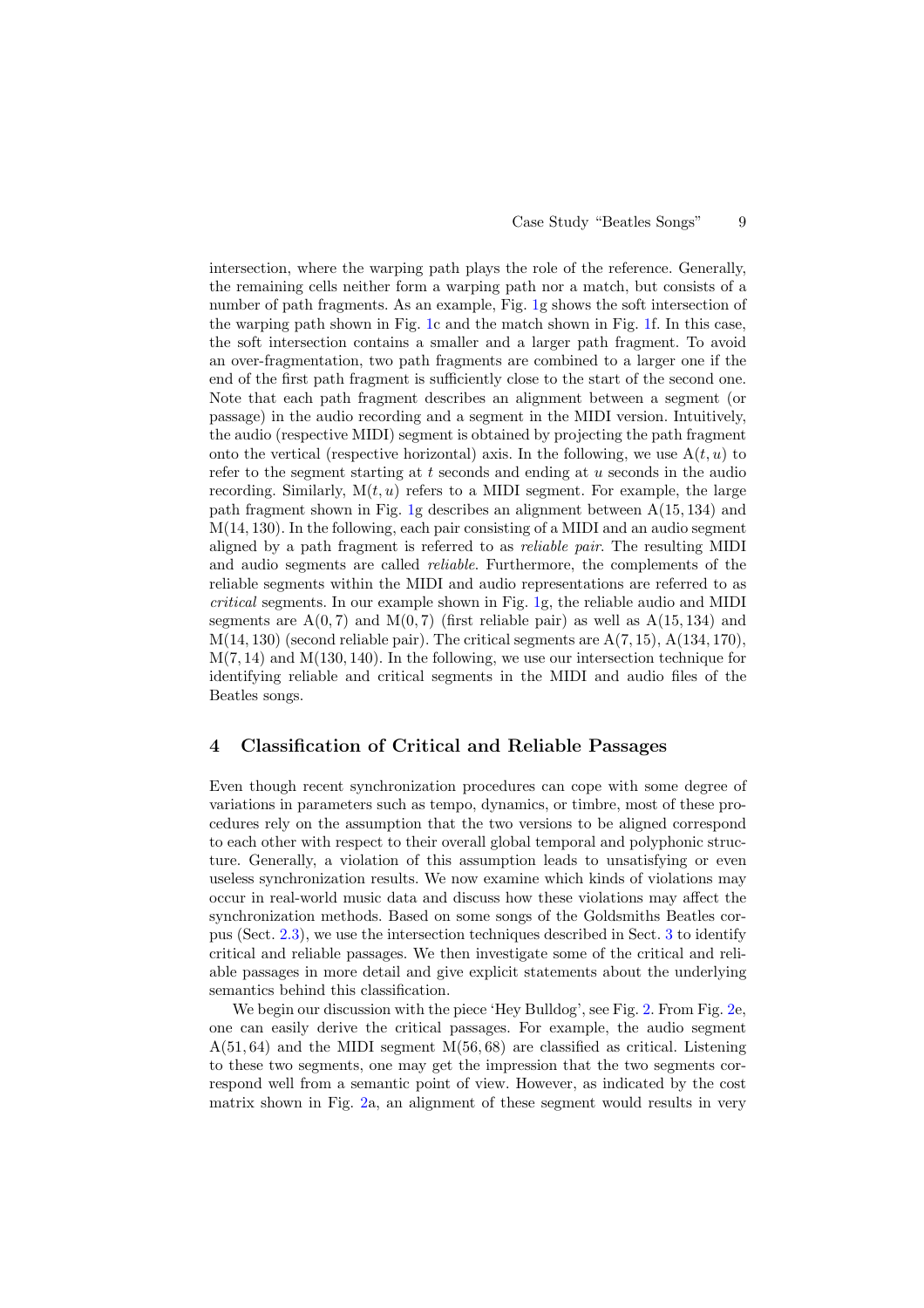#### 10 S. Ewert, M. M¨uller, D. M¨ullensiefen, M. Clausen, G. Wiggins



<span id="page-9-0"></span>Fig. 2. Intersection technique applied to the MIDI-audio pair of the song 'Hey Bull-dog', cf. Fig. [1.](#page-5-1) (a) Cost matrix. (b) Optimal warping path. (c) Score matrix. (d) Optimal match. (e) Soft intersection of the warping path and the match.

high costs. A closer investigation shows that in the audio segment  $A(51, 64)$ the singing voice sounds rather distorted and dominates the accompanying instruments. On the contrary, the MIDI segment M(56, 68) is dominated by the accompaniment instruments. Since the singing voice and the accompanying instruments are not strongly correlated with respect to harmony, these differences lead to rather different MIDI and audio chroma feature sequences in these segments, thus explaining the high costs. Similar findings hold for the critical segments A(111, 123) and M(115, 126).

Next, we look at the critical segments A(162, 188) and M(155, 173) located towards the end of the song. Looking at Fig. [2c](#page-9-0), one recognizes a bundle of diagonal lines in the corresponding area of the score matrix. It turns out that the audio and the MIDI representations comprise a different number of local repetitions in this part of the song. Because of these structural differences, the alignment failed and the segments were correctly classified as critical.

Finally, we take a look at the pair given by the reliable segments A(64, 111) and  $M(68, 115)$ . Even though this pair was classified as reliable, listening to the MIDI and audio segments reveals that they contain quite different improvisations. Nevertheless, the cost matrix assumes only lower values in the corresponding area. Here, the underlying reason is that, although different on the note level, the harmonizations underlying the improvisations are strongly related. Since the alignment is computed on the basis of chroma-based music features, the note level differences only have a marginal effect on the synchronization result. In other words, our classification as reliable is correct on the harmonic level but not necessarily on the note level. This example shows that the particular choice of feature is crucial in view of the final classification result.

Next, we study the classification result for the song 'The End', see Fig. [3.](#page-10-0) Here, the pair consisting of the audio segment  $A(0, 89)$  and the MIDI segment  $M(3, 94)$  has been classified as reliable, which makes perfect sense. Note that in the middle of the song, a short motive is repeated over and over again as indicated by the many parallel lines in the score matrix (Fig. [3c](#page-10-0)). Since the MIDI and audio version contain the same number of repetitions, no problems occur in the synchronization process.

On the contrary, towards the end of the song the audio segment  $A(91, 123)$ and the MIDI segment M(98, 127) are classified as critical. Indeed, the cost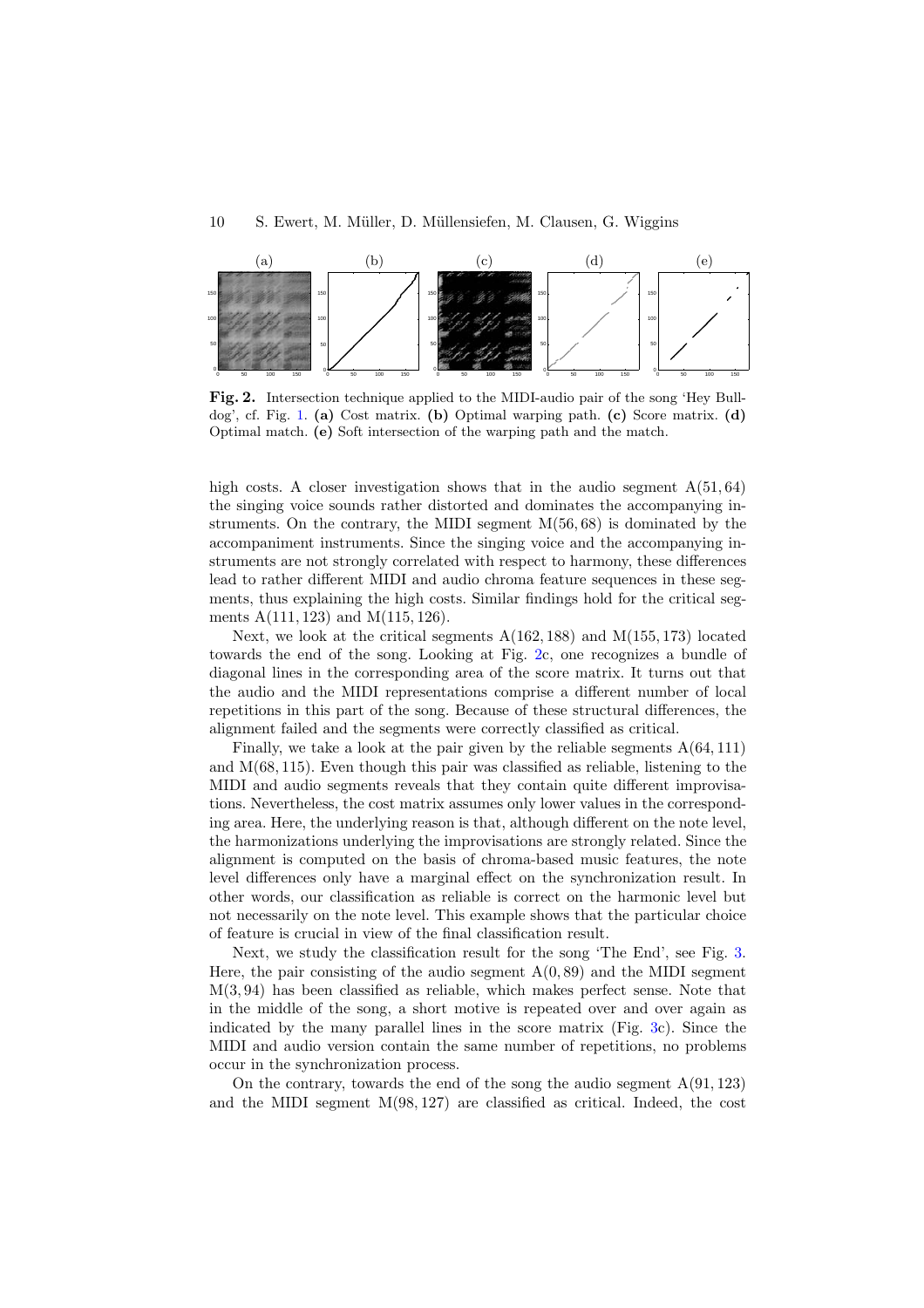

<span id="page-10-0"></span>Fig. 3. Intersection technique applied to the MIDI-audio pair of the song 'The End', cf. Fig. [1.](#page-5-1)



<span id="page-10-1"></span>Fig. 4. Intersection technique applied to the MIDI-audio pair of the song 'Strawberry Fields Forever', cf. Fig. [1.](#page-5-1)

matrix shown in Fig. [3a](#page-10-0) reveals high cost values in the corresponding area, which is caused by various reasons. First, the piano accompaniment found in the audio is missing in the MIDI version. Second, the guitar in the audio is distorted resulting in a broad and diffuse spectrum. Furthermore, the audio comprises glissandi which are not reproduced from the MIDI version. As a consequence, the resulting audio and MIDI chroma features exhibit significant differences in the final part of the song.

For the song 'The End', one can make a further interesting observation when looking at the cost matrix (Fig. [3e](#page-10-0)). All cells within the entire area defined by the segments  $A(19, 37)$  and  $M(21, 41)$  are of constant low cost. As it turns out, these segments comprise a drum solo by Ringo Starr. In this case, the energy is more or less equally distributed over the twelve chroma bands resulting in chroma features with nearly identical entries. In other words, purely percussive music is not suitably represented by chroma features. In areas of constant cost, a warping path may take an arbitrary course resulting in a more or less random alignment. In our alignment strategy, however, we built in a bias towards the diagonal direction in case the choice of direction is arbitrary. As a result, our intersection technique classified these segments as reliable. Again, this example shows the necessity for using various feature types in view of a more multi-faceted classification.

We continue our discussion with the song 'Strawberry Fields Forever'. As can be seen from Fig. [4e](#page-10-1), the intersection of the warping path (Fig. [4b](#page-10-1)) and the match (Fig. [4d](#page-10-1)) resulted in no segments being classified as reliable. Listening to the audio and MIDI version reveals that the alignment described by the warping path between  $A(0, 173)$  and  $M(0, 170)$  is semantically reasonable. The same holds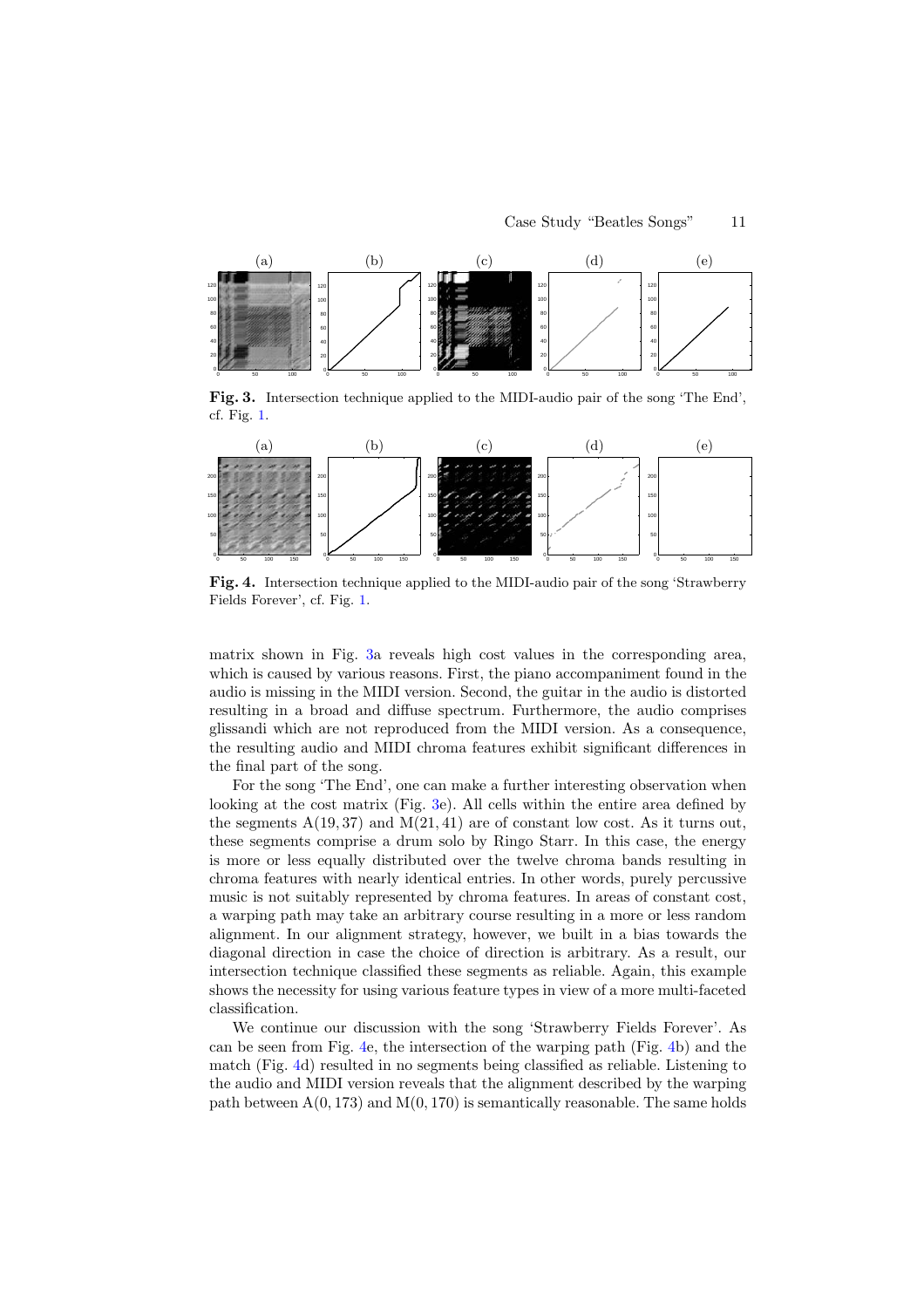

<span id="page-11-0"></span>Fig. 5. Intersection technique applied to the MIDI-audio pair of the song 'I'll Get You', cf. Fig. [1.](#page-5-1) Top: Usage of standard audio chroma features. Bottom: Usage of pitch-shifted audio chroma features (shifted by a half semitone).

for the alignment described by the match between  $A(60, 173)$  and  $M(15, 123)$ . However, the match takes a different route than the warping path, thus leaving the intersection of the warping path and the match empty. This is caused by the repetitive structure of the song in combination with structural differences between the MIDI and the audio, which results in many paths of similar costs (DTW) and matches of similar score (partial matching). This example reveals the effect when considering only one of possibly several alternative paths and matches in the intersection step. Anyway, our intersection techniques drastically revealed the global structural deviation in the MIDI-audio pair of the song.

Next, we look at the area in the cost matrix (Fig. [4a](#page-10-1)) defined by  $A(0, 41)$  and  $M(0, 40)$ , which reveals rather high cost values. Listening to the corresponding parts showed that the audio version is slightly out of tune and that the dominating singing voice makes substantial use of glissandi not reflected well in the MIDI. Furthermore, a considerable use of rubato, or more generally the use of individual timings per voice can be found in the MIDI but not in the audio version. Altogether this causes the score matrix (Fig. [4c](#page-10-1)) to show almost no score in the corresponding area, thus causing the score maximizing match to take a route around this area (Fig. [4d](#page-10-1)).

As a final example, we consider the song 'I'll Get You'. A look at the upper part of Fig. [5](#page-11-0) is quite deflating: the cost and score matrices do not reveal any notable structure resulting in a more or less random match and an empty intersection. Here, it turns out that in the audio recording the instruments have been tuned to play a half semitone below the standard Western pitch scale. However, so far, our procedure only accounts for semitone transpositions between the au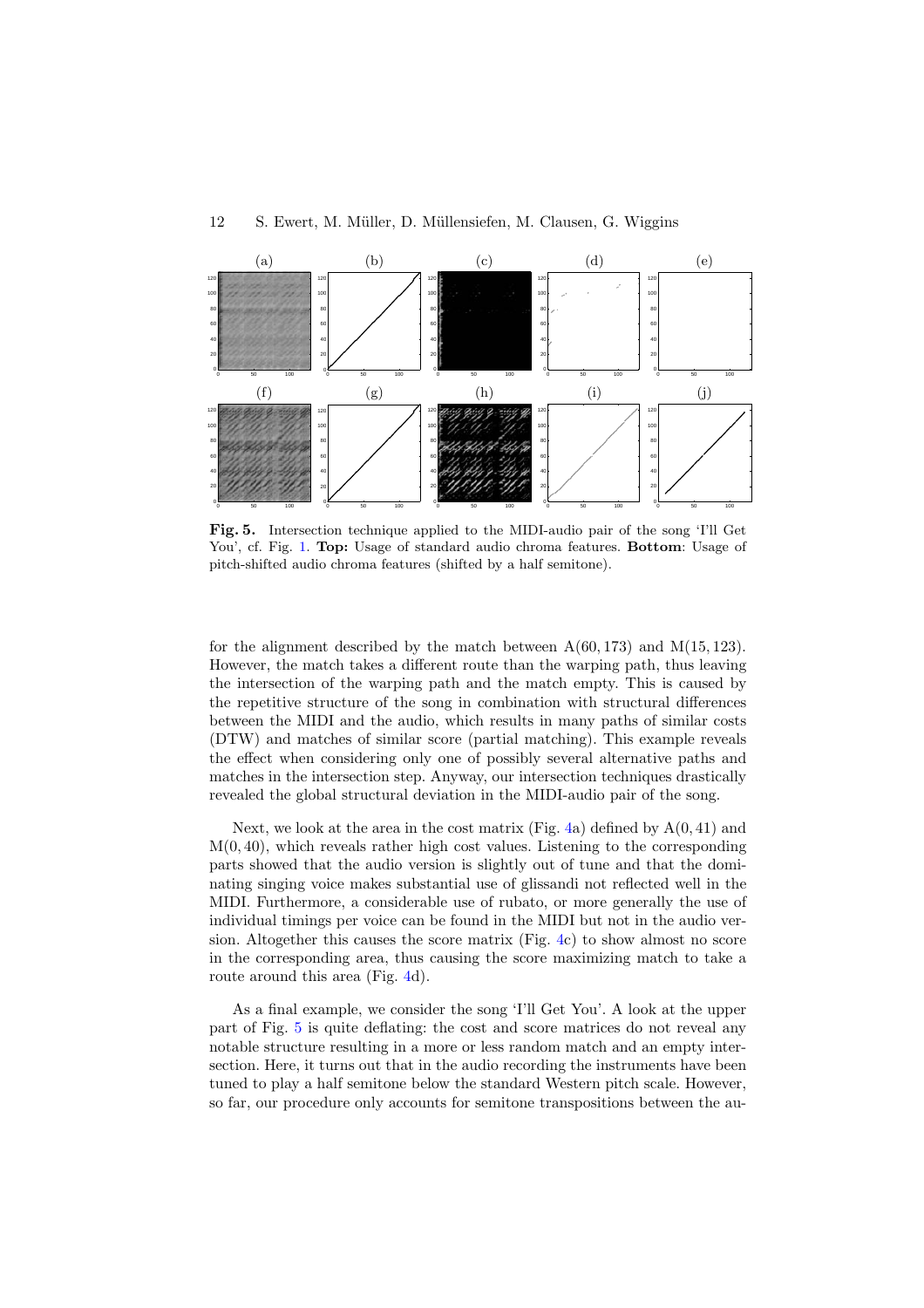dio and MIDI version. To account for global tuning differences around  $\pm 25$  $\pm 25$  cents<sup>5</sup> we used a filter bank with all filters shifted by a half semitone for computing the audio chroma features. Using the resulting pitch-shifted chroma features to even out the detuning in the audio recording, one obtains that a reliable MIDI-audio synchronization basically throughout the entire song, see bottom part of Fig. [5.](#page-11-0)

## <span id="page-12-2"></span>5 Conclusions and Future Work

In this paper, we discussed how synchronization methods can be used for jointly analyzing different representations of the same piece of music. Given a MIDI and an audio version of the same piece, the basic idea was to apply two different, competing MIDI-audio synchronization strategies and then to look for consistencies in the established correspondences. From consistent correspondences, we obtained reliable pairs of MIDI and audio segments that allow for a robust synchronization. The remaining segments, referred to as critical segments, indicated local and global differences between the MIDI and audio versions. Based on a set of representative Beatles songs, we further investigated the kinds of differences occurring in real-world music scenarios. For the future, we plan to incorporate many more competing strategies by not only using different alignment strategies, but also by considering different feature representations and various local cost measures to account for different musical aspects. In combination with statistical methods, we expect to not only achieve a robust validation of music alignments, but also to obtain a semantically meaningful segmentation and classification of the music material.

Many MIR tasks are often performed either in the symbolic domain or in the audio domain. Each domain offers its assets and drawbacks. In a second research direction, we intend to apply MIDI-audio alignments for systematically comparing and studying MIR analysis results obtained from the two domains. In particular, we plan to compare various strategies for automatic chord detection that either work in the audio domain or work in the MIDI domain. By developing strategies for joint MIDI and audio analysis in a cross-domain fashion, we expect to achieve significant improvements for tasks such as automated chord recognition, which in turn may improve and stabilize the synchronization process. Such a feedback process could also help to locate musically stable respective unstable regions in different music representations, thus deepening the understanding of the underlying music.

## References

- <span id="page-12-0"></span>1. Arifi, V., Clausen, M., Kurth, F., M¨uller, M.: Synchronization of music data in score-, MIDI- and PCM-format. Computing in Musicology 13 (2004)
- <span id="page-12-1"></span>2. Dannenberg, R., Hu, N.: Polyphonic audio matching for score following and intelligent audio editors. In: Proc. ICMC, San Francisco, USA. (2003) 27–34

<span id="page-12-3"></span> $5$  The *cent* is a logarithmic unit to measure musical intervals. The interval between two adjacent pitches or semitones of the equal-tempered scale equals 100 cents.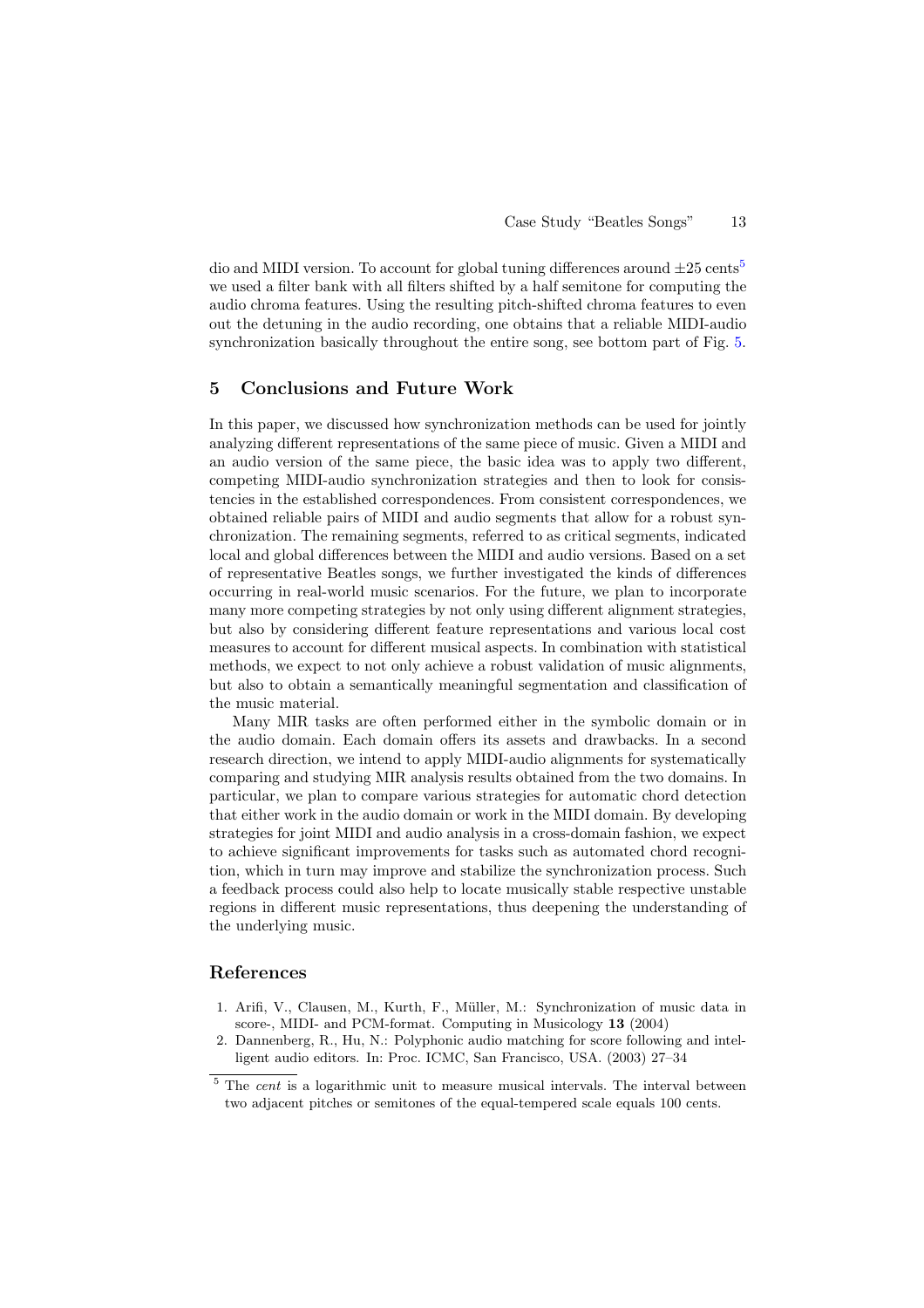- 14 S. Ewert, M. M¨uller, D. M¨ullensiefen, M. Clausen, G. Wiggins
- <span id="page-13-0"></span>3. Dixon, S., Widmer, G.: Match: A music alignment tool chest. In: Proc. ISMIR, London, GB. (2005)
- <span id="page-13-1"></span>4. Hu, N., Dannenberg, R., Tzanetakis, G.: Polyphonic audio matching and alignment for music retrieval. In: Proc. IEEE WASPAA, New Paltz, NY. (2003)
- <span id="page-13-3"></span><span id="page-13-2"></span>5. Müller, M.: Information Retrieval for Music and Motion. Springer (2007)
- <span id="page-13-4"></span>6. Müller, M., Kurth, F., Röder, T.: Towards an efficient algorithm for automatic score-to-audio synchronization. In: Proc. ISMIR, Barcelona, Spain. (2004)
- Müller, M., Mattes, H., Kurth, F.: An efficient multiscale approach to audio synchronization. In: Proc. ISMIR, Victoria, Canada. (2006) 192–197
- <span id="page-13-5"></span>8. Raphael, C.: A hybrid graphical model for aligning polyphonic audio with musical scores. In: Proc. ISMIR, Barcelona, Spain. (2004)
- <span id="page-13-6"></span>9. Soulez, F., Rodet, X., Schwarz, D.: Improving polyphonic and poly-instrumental music to score alignment. In: Proc. ISMIR, Baltimore, USA. (2003)
- <span id="page-13-7"></span>10. Turetsky, R.J., Ellis, D.P.: Force-Aligning MIDI Syntheses for Polyphonic Music Transcription Generation. In: Proc. ISMIR, Baltimore, USA. (2003)
- <span id="page-13-8"></span>11. J. Serrà, E. Gómez, P.H., Serra, X.: Chroma binary similarity and local alignment applied to cover song identification. IEEE Transactions on Audio, Speech and Language Processing 16 (2008) 1138–1151
- <span id="page-13-9"></span>12. Müller, M., Appelt, D.: Path-constrained partial music synchronization. In: Proc. IEEE ICASSP, Las Vegas, USA. (2008)
- <span id="page-13-10"></span>13. Müller, M., Ewert, S.: Joint structure analysis with applications to music annotation and synchronization. In: Proc. ISMIR, Philadelphia, USA. (2008)
- <span id="page-13-11"></span>14. Harte, C., Sandler, M., Abdallah, S., G´omez, E.: Symbolic representation of musical chords: A proposed syntax for text annotations. In Reiss, J.D., Wiggins, G.A., eds.: Proceedings of the 6th International Conference on Music Information Retrieval, London (2005) 66–71
- <span id="page-13-12"></span>15. Rhodes, C., Lewis, D., Müllensiefen, D.: Bayesian model selection for harmonic labelling. In: Program and Summaries of the First International Conference of the Society for Mathematics and Computation in Music, Berlin, May, 18-20, 2007. (2007)
- <span id="page-13-13"></span>16. Müllensiefen, D., Lewis, D., Rhodes, C., Wiggins, G.: Treating inherent ambiguity in ground truth data: Evaluating a chord labeling algorithm. In: Proceedings of the 8th International Conference on Music Information Retrieval. (2007)
- <span id="page-13-14"></span>17. Müllensiefen, D., Wiggins, G., Lewis, D.: High-level feature descriptors and corpusbased musicology: Techniques for modelling music cognition. In Schneider, A., ed.: Systematic and Comparative Musicology: Concepts, Methods, Findings. Volume 24 of Hamburger Jahrbuch für Musikwissenschaft. Peter Lang, Frankfurt (2008) 133– 155
- <span id="page-13-15"></span>18. Bartsch, M.A., Wakefield, G.H.: Audio thumbnailing of popular music using chroma-based representations. IEEE Trans. on Multimedia 7 (2005) 96–104
- <span id="page-13-16"></span>19. Rabiner, L.R., Juang, B.H.: Fundamentals of Speech Recognition. Prentice Hall Signal Processing Series (1993)
- <span id="page-13-17"></span>20. Durbin, R., Eddy, S.R., Krogh, A., Mitchison, G.: Biological Sequence Analysis : Probabilistic Models of Proteins and Nucleic Acids. Cambridge University Press (1999)
- <span id="page-13-18"></span>21. Müller, M., Kurth, F.: Enhancing similarity matrices for music audio analysis. In: Proc. IEEE ICASSP, Toulouse, France. (2006)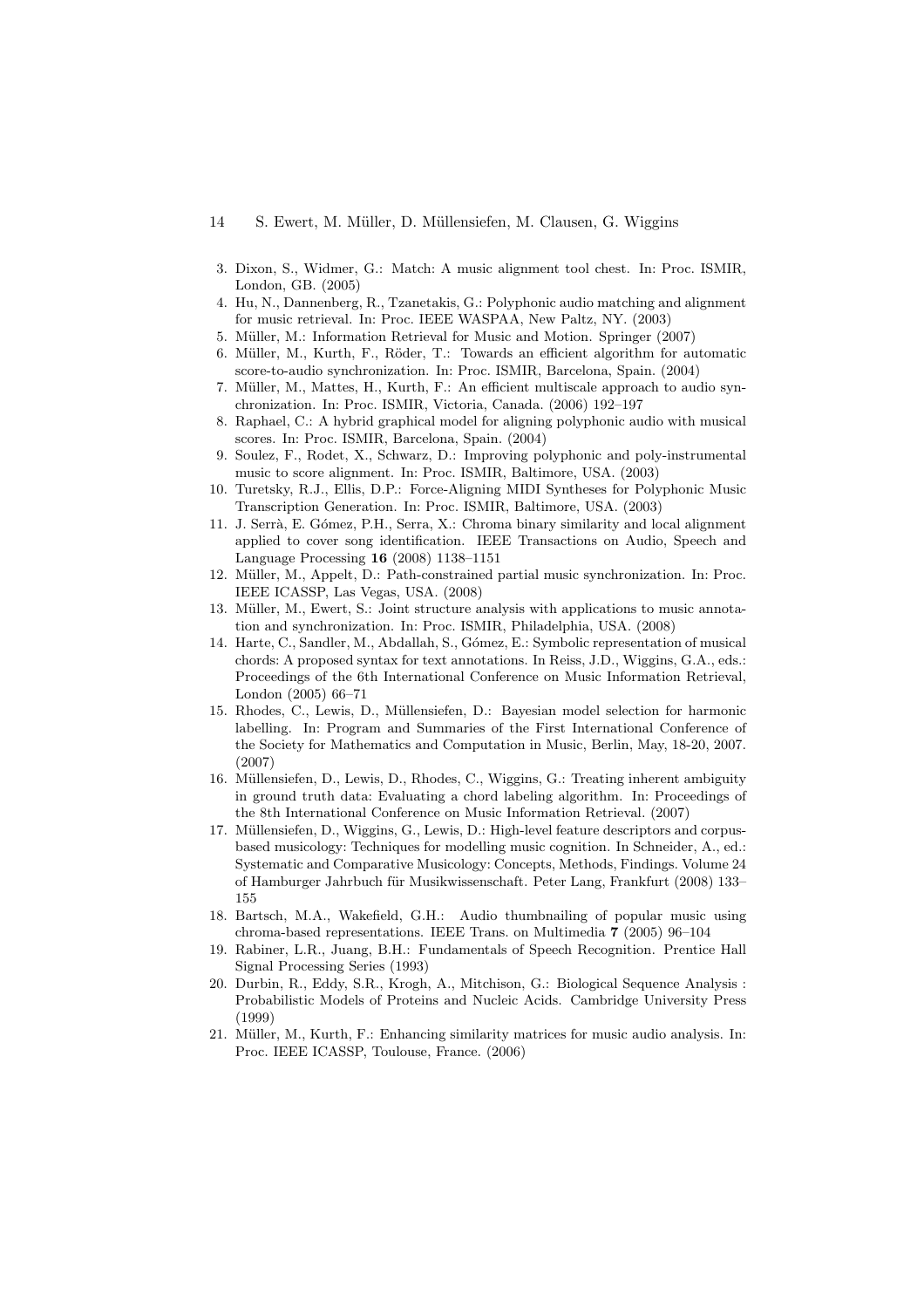# Appendix: The Goldsmiths Beatles Corpus

<span id="page-14-0"></span>

|             | ID Title                               | Album                                      | Year |
|-------------|----------------------------------------|--------------------------------------------|------|
|             | 123 I Saw Her Standing There           | Anthology 1 [Disc 1]                       | 1963 |
|             | 124 Ticket To Ride                     | Anthology 2 [Disc 1]                       | 1996 |
|             | 125 Lady Madonna                       | Anthology 2 [Disc 2]                       | 1968 |
|             | $126$ Hey Jude                         | Anthology 3 (Disc 1)                       | 1996 |
|             | 127 Day Tripper                        | 1962-1966 [Disc 2]                         | 1965 |
|             | 128 Here Comes The Sun                 | Abbey Road                                 | 1969 |
|             | 141 Yesterday                          | Anthology 2 [Disc 1]                       | 1996 |
|             | 147 Hello Goodbye                      | 1967-1970 [Disc 1]                         | 1967 |
|             | 164 Eight Days A Week                  | Anthology 1 [Disc 2]                       | 1964 |
|             | 165 Please Please Me                   | Anthology 1 [Disc 1]                       | 1962 |
|             | $166$ Something                        |                                            | 1996 |
|             | 167 Paperback Writer                   | Anthology 3 (Disc 2)<br>1962-1966 [Disc 2] | 1966 |
|             | 173 When I'm Sixty Four                | Yellow Submarine                           | 1999 |
|             | 192 Can't Buy Me Love                  | Anthology 1 [Disc 2]                       | 1964 |
|             | 254 In My Life                         | 1962-1966 [Disc 2]                         | 1965 |
|             |                                        |                                            | 1963 |
|             | 277 I Want To Hold Your Hand           | Anthology 1 [Disc 2]                       |      |
|             | 522 With A Little Help From My Friends | Sgt. Pepper's Lonely Hearts Club Band 1967 |      |
|             | 525 Got To Get You Into My Life        | Anthology 2 [Disc 1]                       | 1996 |
|             | 531 And I Love Her                     | Anthology 1 Disc 2                         | 1964 |
|             | 532 Norwegian Wood                     | Anthology 2 [Disc 1]                       | 1996 |
|             | 550 Come Together                      | Anthology 3 (Disc 2)                       | 1996 |
|             | 551 Because                            | Anthology 3 (Disc 2)                       | 1996 |
|             | 552 Back In The USSR                   | 1967-1970 [Disc 2]                         | 1968 |
|             | 553 I Feel Fine                        | Anthology 2 [Disc 1]                       | 1996 |
|             | 554 A Hard Day's Night                 | Anthology 1 [Disc 2]                       | 1964 |
|             | 556 In My Life                         | 1962-1966 [Disc 2]                         | 1965 |
|             | 565 Revolution                         | 1967-1970 [Disc 1]                         | 1968 |
|             | 585 You Never Give Me Your Money       | Abbey Road                                 | 1969 |
|             | 586 The Fool On The Hill               | 1967-1970 [Disc 1]                         | 1968 |
|             | 614 Good Day Sunshine                  | Revolver                                   | 1966 |
|             | $627$ Taxman                           | Anthology 2 [Disc 1]                       | 1996 |
|             | 635 Here, There And Everywhere         | Revolver                                   | 1966 |
|             | 636 Twist And Shout                    | Anthology 1 [Disc 2]                       | 1963 |
|             | 637 She Loves You                      | Anthology 1 [Disc 2]                       | 1963 |
|             | 877 Drive My Car                       | 1962-1966 [Disc 2]                         | 1965 |
|             | 878 Money (That's What I Want)         | With The Beatles                           | 1963 |
|             | 891 We Can Work It Out                 | 1962-1966 [Disc 2]                         | 1965 |
|             | 892 All My Loving                      | With The Beatles                           | 1963 |
|             | 979 Your Mother Should Know            | Anthology 2 [Disc 2]                       | 1967 |
|             | 1046 Michelle                          | 1962-1966 [Disc 2]                         | 1965 |
|             | 1087 Penny Lane                        | Anthology 2 [Disc 2]                       | 1967 |
|             | $1092$ Let It Be                       | Let It Be Naked                            | 1969 |
|             | 1123 The Long And Winding Road         | Let It Be                                  | 1970 |
|             | 1124 Eleanor Rigby                     | Yellow Submarine                           | 1999 |
|             | $1125$ For No One                      | Revolver                                   | 1966 |
|             | 1394 Oh! Darling                       | Abbey Road                                 | 1969 |
|             | 1408 Fixing A Hole                     | Sgt. Pepper's Lonely Hearts Club Band 1967 |      |
|             | 1418 Roll Over Beethoven               | Anthology 1 [Disc 1]                       | 1963 |
|             | 1435 Ob-La-Di, Ob-La-Da                | Anthology 3 (Disc 1)                       | 1996 |
|             | 1497 Yellow Submarine                  | Yellow Submarine                           | 1999 |
|             | $1828$ Help!                           | Anthology 2 [Disc 1]                       | 1996 |
|             |                                        |                                            |      |
|             | 2588 Ob-La-Di, Ob-La-Da                | Anthology 3 (Disc 1)                       | 1996 |
|             | $2716$ <sup>[I']</sup> l Get You       | Anthology 1 [Disc 1]                       | 1963 |
|             | 2839 Rock And Roll Music               | Anthology 2 [Disc 1]                       | 1996 |
|             | 2961 Get Back                          | Let It Be                                  | 1970 |
|             | 3208 Norwegian Wood                    | Anthology 2 [Disc 1]                       | 1996 |
|             | 3254 Ob-La-Di, Ob-La-Da                | Anthology 3 (Disc 1)                       | 1996 |
|             | 3794 All You Need Is Love              | Yellow Submarine                           | 1999 |
|             | 4016 I Wanna Be Your Man               | With The Beatles                           | 1963 |
|             | 4052 Across The Universe               | Let It Be Naked                            | 1969 |
|             | 4053 Dear Prudence                     | The Beatles (White Album) [Disc 1]         | 1968 |
| $4083$ Girl |                                        | 1962-1966 [Disc 2]                         | 1965 |
|             | $4084$ Birthday                        | The Beatles (White Album) [Disc 2]         | 1968 |
|             | 4085 Honey Pie                         | The Beatles (White Album) [Disc 2]         | 1968 |
|             | 4284 Lucy In The Sky With Diamonds     | Anthology 2 [Disc 2]                       | 1967 |